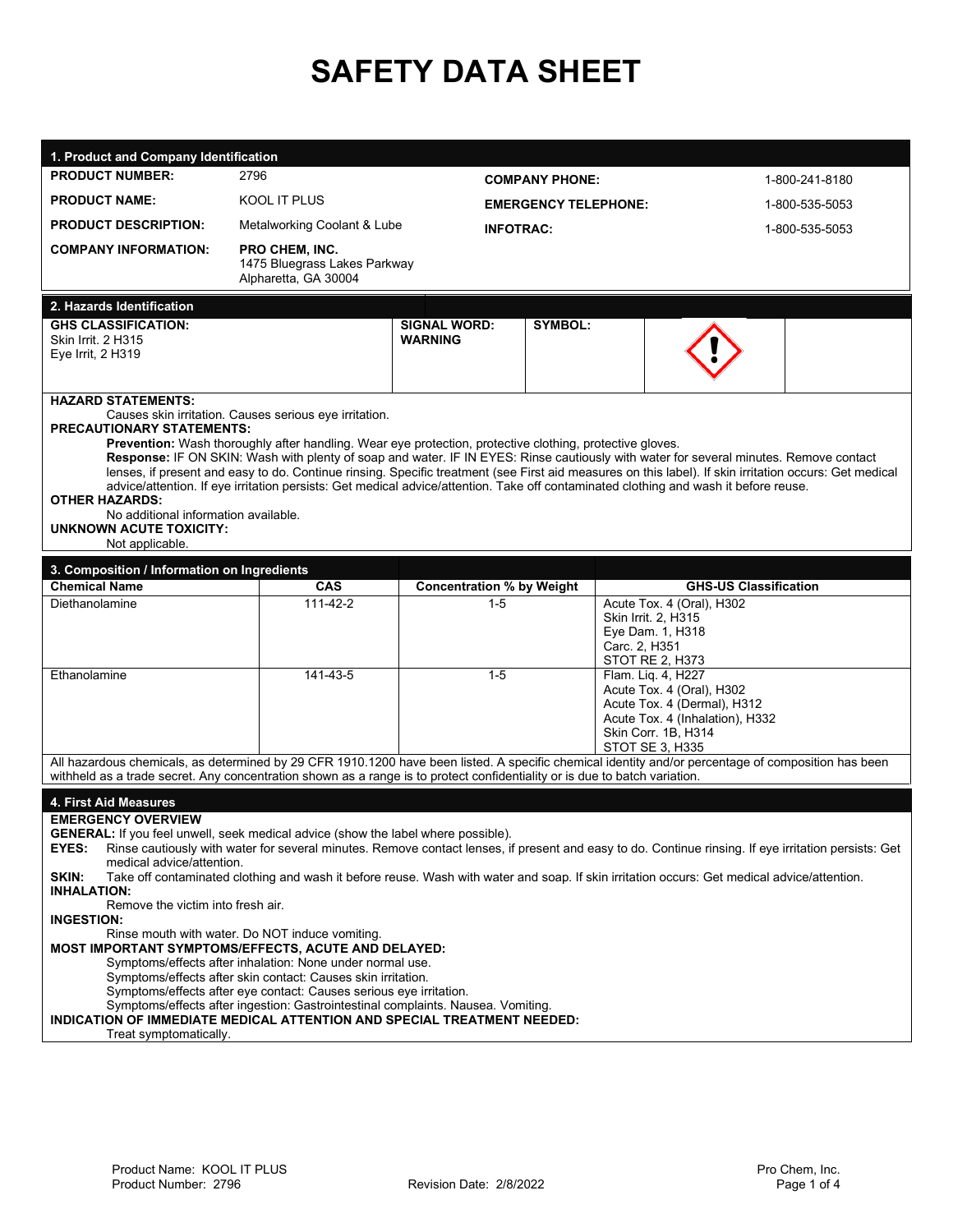#### **5. Fire-Fighting Measures**

# **SUITABLE FIRE EXTINGUISHING MEDIA:**

#### All extinguishing media allowed. **SPECIFIC HAZARDS ARISING FROM THE SUBSTANCE OR MIXTURE:**

**Reactivity:** Thermal decomposition may produce oxides of carbon and nitrogen.

## **ADVICE FOR FIREFIGHTERS:**

**Firefighting Instructions:** Exercise caution when fighting any chemical fire. Use water spray or fog for cooling exposed containers. Take account of environmentally hazardous firefighting water.

**Protection During Firefighting:** Do not enter fire area without proper protective equipment, including respiratory protection.

#### **6. Accidental Release Measures**

#### **PERSONAL PRECAUTIONS, PROTECTIVE EQUIPMENT AND EMERGENCY PROCEDURES:**

**General Measures:** Isolate from fire, if possible, without unnecessary risk.

**For Non-emergency Personnel:** Protective Equipment Protective Goggles. Gloves. Protective clothing.

**Emergency Procedures:** Evacuate unnecessary personnel. Avoid contact with skin, eyes and clothing. Ventilate spillage area.

**For Emergency Responders:** Protective Equipment: Use personal protective equipment as required.

**Emergency Procedures:** Stop leak if safe to do so. Stop release. Ventilate area.

#### **ENVIRONMENTAL PRECAUTIONS:**

Avoid release to the environment. Prevent entry to sewers and public waters.

#### **METHODS & MATERIALS FOR CONTAINMENT & CLEANUP:**

**For Containment:** Contain released product, collect/pump into suitable containers.

**Methods for Cleaning Up:** This material and its container must be disposed of in a safe way, and as per local legislation.

#### **REFERENCE TO OTHER SECTIONS:**

No additional information available

### **7. Handling and Storage**

#### **SAFE HANDLING:**

Precautions for Safe Handling: Comply with the legal requirements. Do not handle until all safety precautions have been read and understood. Use personal protective equipment as required. Do not eat, drink or smoke when using this product. Do not get in eyes, on skin, or on clothing. **HYGIENE MEASURES:**

Wash thoroughly after handling. Wash contaminated clothing before reuse.

#### **SAFE STORAGE & INCOMPATIBILITIES:**

**Technical Measures:** Comply with applicable regulations.

**Storage Conditions:** Keep container closed when not in use. Keep away from heat, hot surfaces, sparks, open flames and other ignition sources. No smoking.

**Incompatible Products:** Acids. Strong oxidizers.

**Information on Mixed Storage:** KEEP SUBSTANCE AWAY FROM: (strong) acids.

**Storage Area:** Meet the legal requirements. Store in a cool area. Store in a dry area.

#### **8. Exposure Controls / Personal Protection**

| <b>CONTROL PARAMETERS:</b> |                  |                    |
|----------------------------|------------------|--------------------|
| Diethanolamine (111-42-2)  |                  | <b>Source</b>      |
| <b>ACGIH</b>               | TWA<br>ACGIH OEL | ma/m <sup>o</sup>  |
| <b>ACGIH</b>               | Remark (ACGIH)   | Liver & kidney dam |
|                            |                  |                    |

| Ethanolamine (141-43-5) |                      |                    |
|-------------------------|----------------------|--------------------|
| <b>ACGIH</b>            | ACGIH OEL TWA [ppm]  | 3 ppm              |
| <b>ACGIH</b>            | ACGIH OEL STEL [ppm] | 6 ppm              |
| <b>ACGIH</b>            | Remark (ACGIH)       | Eve & skin irr     |
| <b>OSHA</b>             | OSHA PEL TWA [1]     | $6 \text{ ma/m}^3$ |
| <b>OSHA</b>             | OSHA PEL TWA [2]     | 3 ppm              |

#### **PERSONAL PROTECTIVE EQUIPMENT:**

Safety glasses. Protective clothing. Gloves. Use appropriate personal protective equipment when risk assessment indicates this is necessary.



#### **9. Physical & Chemical Properties**

| Appearance:            | Clear, gold, brown. | Flammability(solid/gas):                         | No data available. |
|------------------------|---------------------|--------------------------------------------------|--------------------|
| <b>Physical State:</b> | Liquid.             | <b>Explosive Limits:</b>                         | No data available. |
| Odor:                  | Mild odor.          | <b>Explosive Properties:</b>                     | No data available. |
| <b>Odor Threshold:</b> | No data available.  | <b>Oxidizing Properties</b>                      | No data available. |
| pH:                    | $9 - 11$            | Density:                                         | $1.05$ g/ml        |
| <b>Freezing Point:</b> | No data available.  | <b>Relative Density:</b>                         | No data available. |
| <b>Melting Point:</b>  | No data available.  | Relative vapour density at 20°C                  | No data available. |
| <b>Flash Point:</b>    | > 200°F Closed Cup  | Relative evaporation rate (butylacetate=1)       | No data available. |
| <b>Boiling Point:</b>  | No data available.  | Solubility:                                      | Soluble in water.  |
| <b>Viscosity:</b>      | No data available.  | <b>Auto-Ignition Temp:</b>                       | No data available. |
| Viscosity, kinematic:  | No data available.  | <b>Decomposition Temp:</b>                       | No data available. |
| Viscosity, dynamic:    | No data available.  | Partition coefficient n-octanol/water (Log Pow): | No data available. |
| <b>VOC Content:</b>    | $< 7\%$             | Partition coefficient n-octanol/water (Log Kow): | No data available. |
| Vapor Pressure:        | No data available.  |                                                  |                    |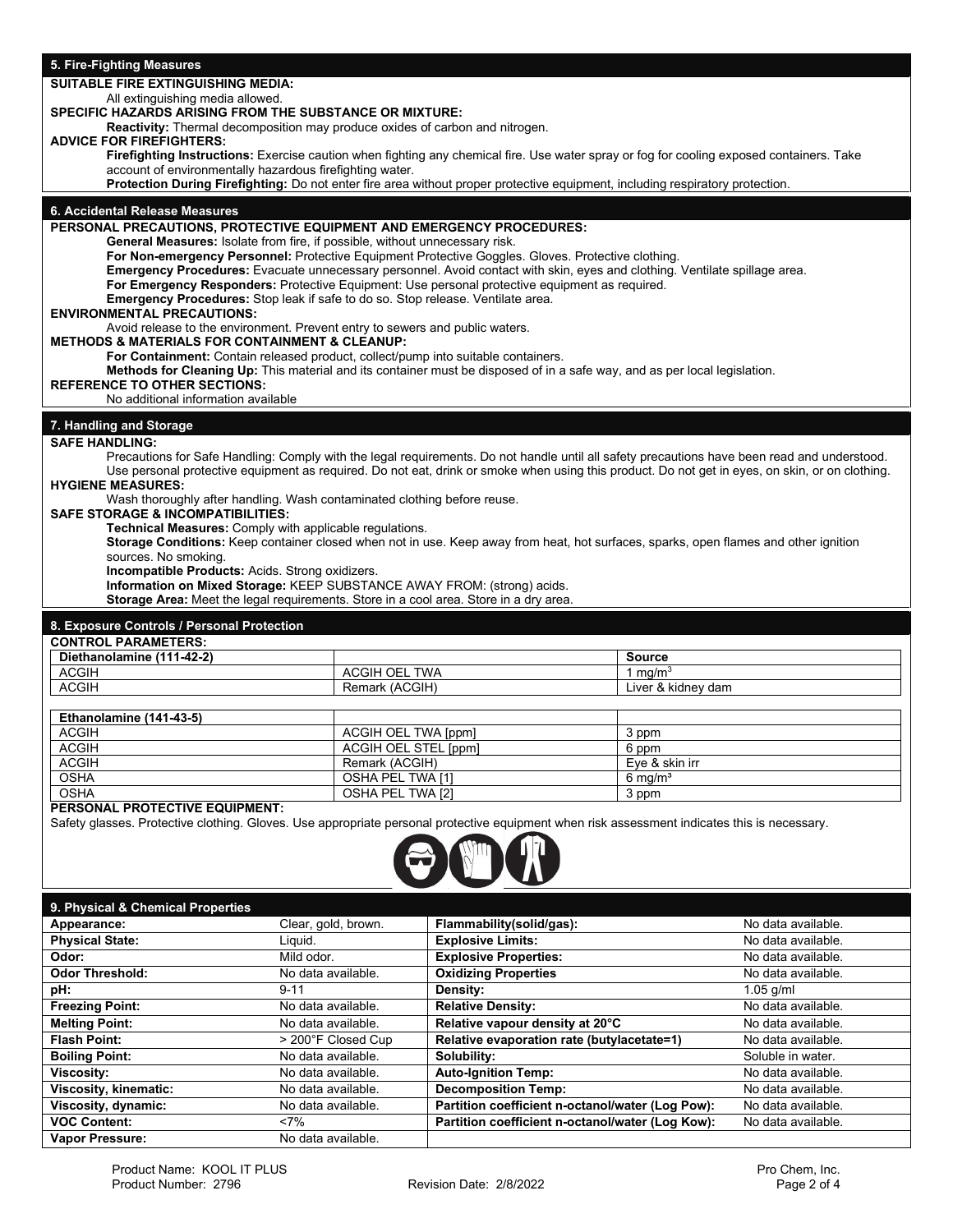| 10. Stability & Reactivity Information                                   |                                                                                                                        |
|--------------------------------------------------------------------------|------------------------------------------------------------------------------------------------------------------------|
| <b>REACTIVITY:</b>                                                       |                                                                                                                        |
|                                                                          | Thermal decomposition may produce oxides of carbon and nitrogen.                                                       |
| <b>CHEMICAL STABILITY:</b><br>Stable under normal conditions.            |                                                                                                                        |
| <b>POSSIBILITY OF HAZARDOUS REACTIONS:</b>                               |                                                                                                                        |
| Refer to Section 10.1 on Reactivity.<br><b>CONDITIONS TO AVOID:</b>      |                                                                                                                        |
| No additional information available.                                     |                                                                                                                        |
| <b>INCOMPATIBLE MATERIALS:</b><br>Acids. Oxidizing agent.                |                                                                                                                        |
| <b>HAZARDOUS DECOMPOSITION PRODUCTS:</b>                                 | Under normal conditions of storage and use, hazardous decomposition products should not be produced.                   |
|                                                                          |                                                                                                                        |
| 11. Toxicological Information                                            |                                                                                                                        |
| <b>ACUTE TOXICITY:</b><br>Not classified.                                |                                                                                                                        |
|                                                                          |                                                                                                                        |
| Diethanolamine (111-42-2)<br>LD50 dermal rabbit                          | 8180 mg/kg                                                                                                             |
| ATE CLP (oral)                                                           | 500 mg/kg bodyweight                                                                                                   |
| ATE CLP (dermal)                                                         | 8180 mg/kg bodyweight                                                                                                  |
| Ethanolamine (141-43-5)                                                  |                                                                                                                        |
| LD50 oral rat<br>LD50 dermal rabbit                                      | 1720 mg/kg female<br>1000 mg/kg                                                                                        |
| ATE CLP (oral)                                                           | 1720 mg/kg bodyweight                                                                                                  |
| ATE CLP (dermal)<br>ATE CLP (gases)                                      | 1000 mg/kg bodyweight<br>4500 ppmv/4h                                                                                  |
| ATE CLP (vapours)                                                        | 11 mg/l/4h                                                                                                             |
| ATE CLP (dust, mist)                                                     | $1.5$ mg/l/4h                                                                                                          |
| <b>SKIN CORROSION/IRRITATION:</b>                                        |                                                                                                                        |
| <b>Causes skin irritation.</b><br>pH: 9-11                               |                                                                                                                        |
| <b>SERIOUS EYE DAMAGE/EYE IRRITATION:</b>                                |                                                                                                                        |
| Causes serious eye irritation.<br>pH: 9-11                               |                                                                                                                        |
| <b>RESPIRATORY OR SKIN SENSITIZATION:</b>                                |                                                                                                                        |
| Not classified.                                                          |                                                                                                                        |
| <b>GERM CELL MUTAGENICITY:</b><br>Not classified.                        |                                                                                                                        |
| <b>CARCINOGENICITY:</b>                                                  |                                                                                                                        |
| Not classified.<br>Diethanolamine (111-42-2)                             |                                                                                                                        |
| IARC group                                                               | 2B - Possibly carcinogenic to humans                                                                                   |
| <b>REPRODUCTIVE TOXICITY:</b><br>Not classified.                         |                                                                                                                        |
|                                                                          | <b>SPECIFIC TARGET ORGAN TOXICITY -single exposure:</b>                                                                |
| Not classified.                                                          | <b>SPECIFIC TARGET ORGAN TOXICITY -repeated exposure:</b>                                                              |
| Not classified.                                                          |                                                                                                                        |
| <b>ASPIRATION HAZARD:</b><br>Not classified.                             |                                                                                                                        |
|                                                                          |                                                                                                                        |
| Symptoms/effects after inhalation<br>Symptoms/effects after skin contact | None under normal use.<br>Causes skin irritation.                                                                      |
| Symptoms/effects after eye contact                                       | Causes serious eye irritation.                                                                                         |
| Symptoms/effects after ingestion<br>Likely routes of exposure            | Gastrointestinal complaints. Nausea. Vomiting.<br>Skin and eves contact                                                |
| 12. Ecological Information                                               |                                                                                                                        |
| <b>TOXICITY:</b>                                                         |                                                                                                                        |
| No additional information available.                                     |                                                                                                                        |
| PERSISTENCE AND DEGRADABILITY:<br>No additional information available.   |                                                                                                                        |
| <b>BIOACCUMULATIVE POTENTIAL:</b>                                        |                                                                                                                        |
| No additional information available.                                     |                                                                                                                        |
| 13. Disposal Consideration                                               |                                                                                                                        |
|                                                                          | PRODUCT/PACKAGING DISPOSAL RECOMMENDATIONS:<br>Dispose in a safe manner in accordance with local/national regulations. |